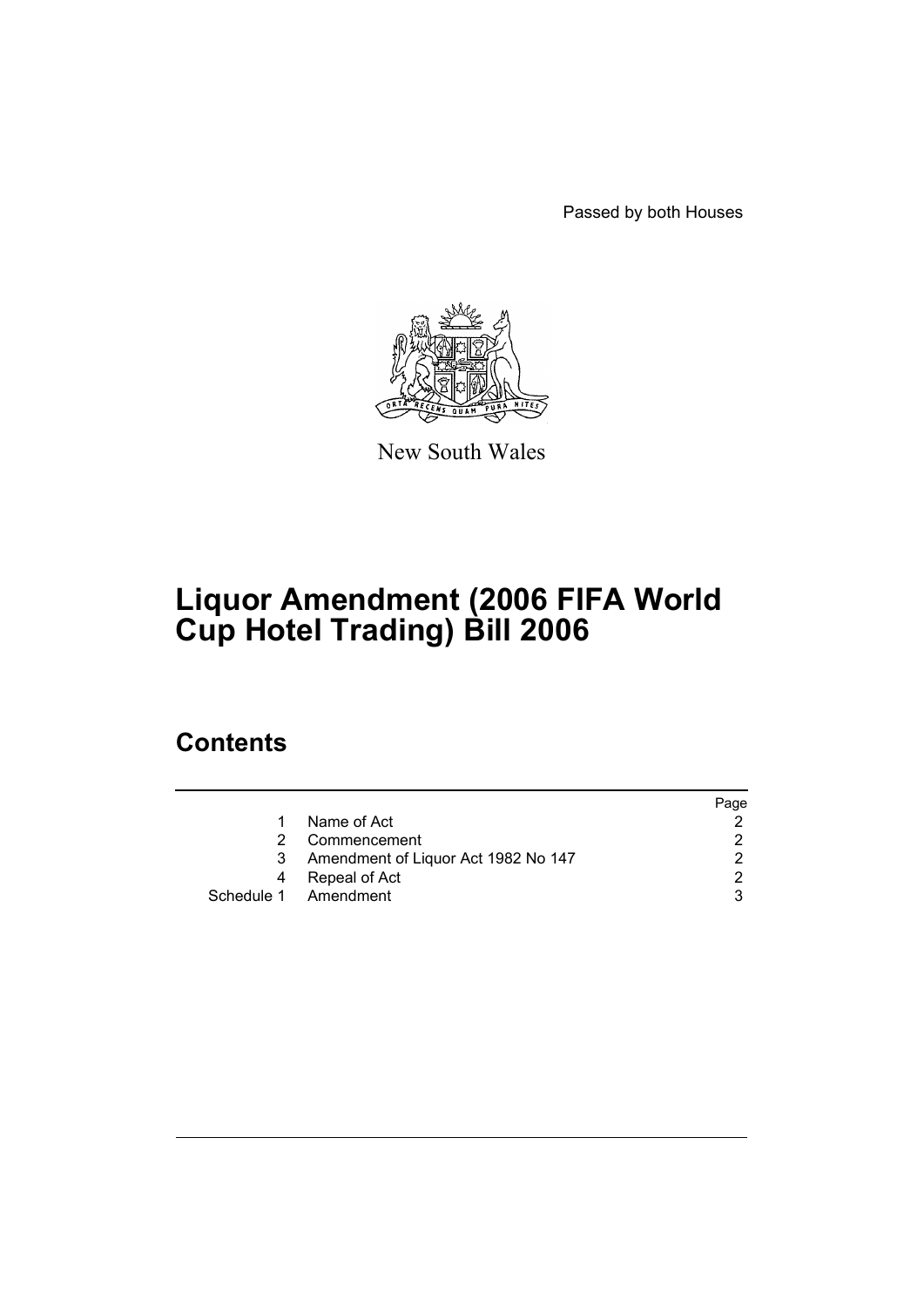*I certify that this PUBLIC BILL, which originated in the LEGISLATIVE ASSEMBLY, has finally passed the LEGISLATIVE COUNCIL and the LEGISLATIVE ASSEMBLY of NEW SOUTH WALES.*

> *Clerk of the Legislative Assembly. Legislative Assembly, Sydney, , 2006*



New South Wales

## **Liquor Amendment (2006 FIFA World Cup Hotel Trading) Bill 2006**

Act No , 2006

An Act to amend the *Liquor Act 1982* to allow hotels to trade until 1 am on certain nights during the 2006 FIFA World Cup.

*I have examined this Bill, and find it to correspond in all respects with the Bill as finally passed by both Houses.*

*Chairman of Committees of the Legislative Assembly.*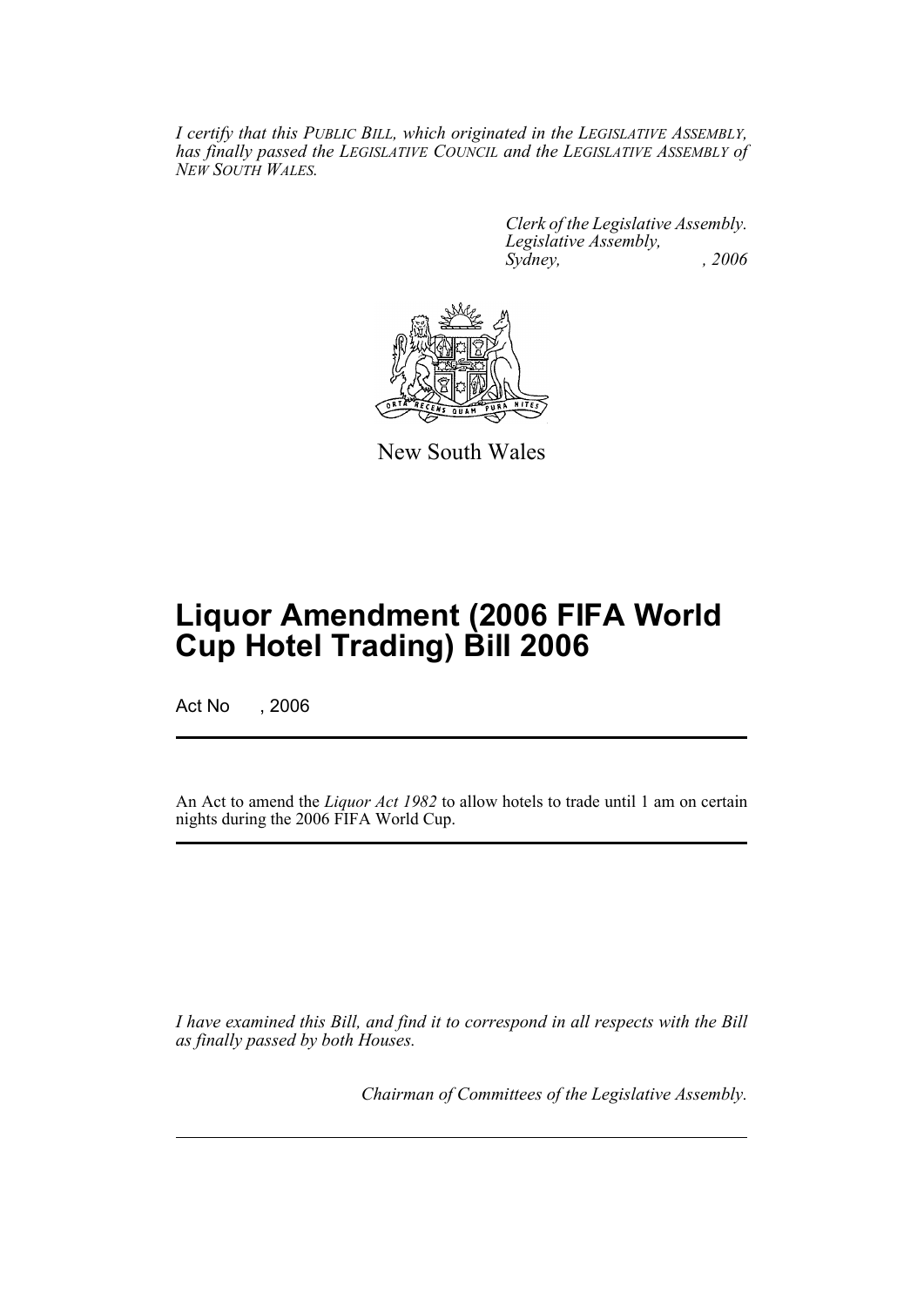#### **The Legislature of New South Wales enacts:**

#### **1 Name of Act**

This Act is the *Liquor Amendment (2006 FIFA World Cup Hotel Trading) Act 2006*.

#### **2 Commencement**

This Act commences on the date of assent.

#### **3 Amendment of Liquor Act 1982 No 147**

The *Liquor Act 1982* is amended as set out in Schedule 1.

#### **4 Repeal of Act**

- (1) This Act is repealed on the day following the day on which this Act commences.
- (2) The repeal of this Act does not, because of the operation of section 30 of the *Interpretation Act 1987*, affect any amendment made by this Act.